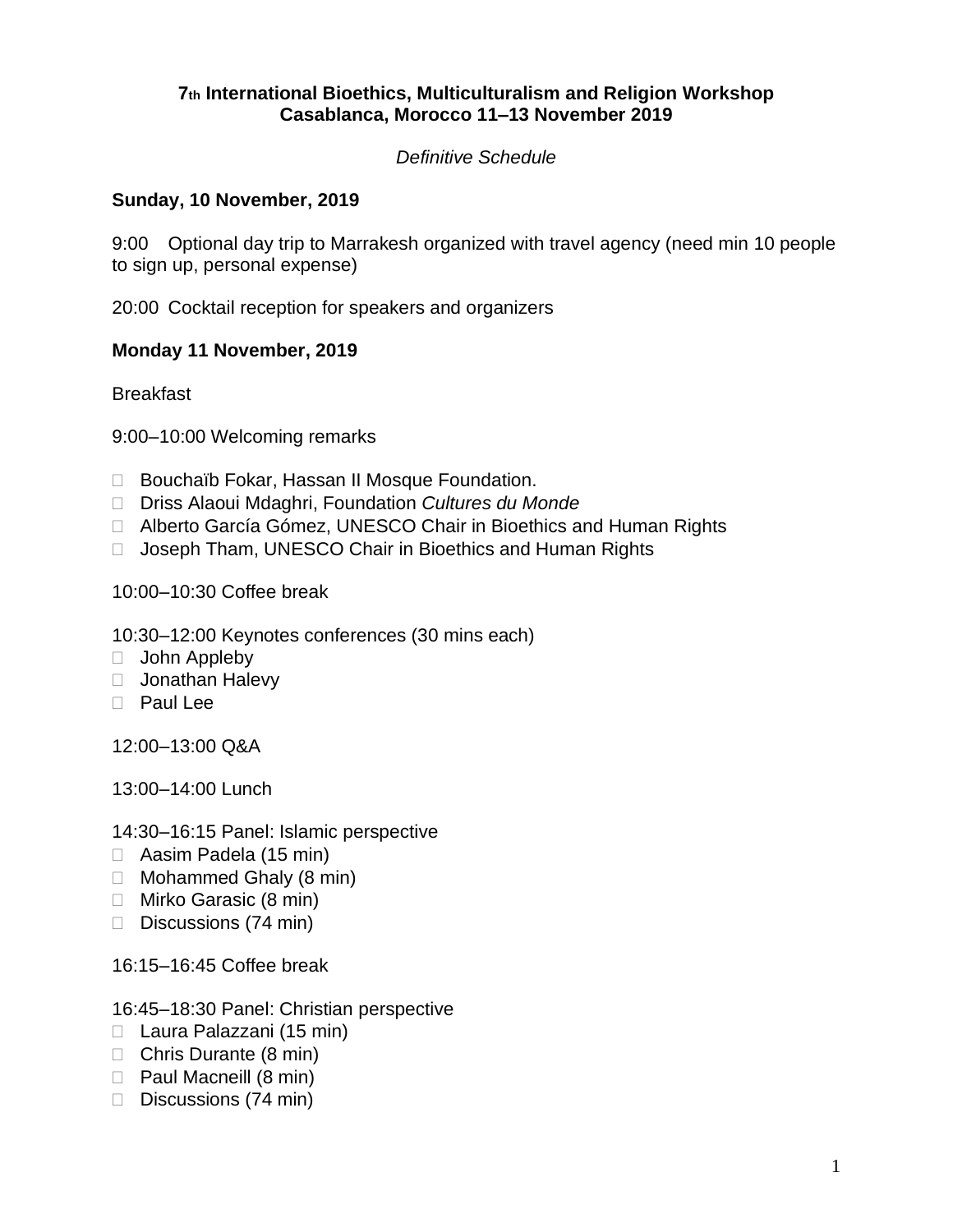# **Tuesday 12 November 2019**

9:00–10:45 Panel: Jewish perspective

- David Heyd (15 min)
- $\Box$  Jonathan Crane (8 min)
- $\Box$  Joseph Tham (8 min)
- Discussions (74 min)

10:45–11:15 Coffee break

11:15–13:00 Panel: Secular perspective

- **Peter Mills (15 min)**
- □ Vardit Ravitsky (8 min)
- Gonzalo Miranda (8 min)
- $\Box$  Discussions (74 min)

13:00–14:00 Lunch

14:30–16:15 Panel: Buddhist tradition

- $\Box$  Ellen Zhang (15 min)
- $\Box$  Soraj Hongladarom (8 min)
- □ Nouzha Gessous (8 min)
- Discussions (74 min)

Free evening, and optional "COME TO MY HOME" events

18:30 Open to public conference on Interreligious dialogue and bioethics (in French) Panelists:

- □ Nouzha Gessous
- □ Vardit Ravitsky
- □ Alberto Garcia
- Raja Aghzadi

20:00 Concert of «CTMH» local Group and Dinner at COC Tennis

## **Wednesday 13 November 2019**

9:00–10:45 Panel: Hindu perspective

- $\Box$  R. R. Kishore (15 min)
- $\Box$  John Lunstroth (8 min)
- □ Sameer Advani (8 min)
- Discussions (74 min)

10:45–11:15 Coffee break